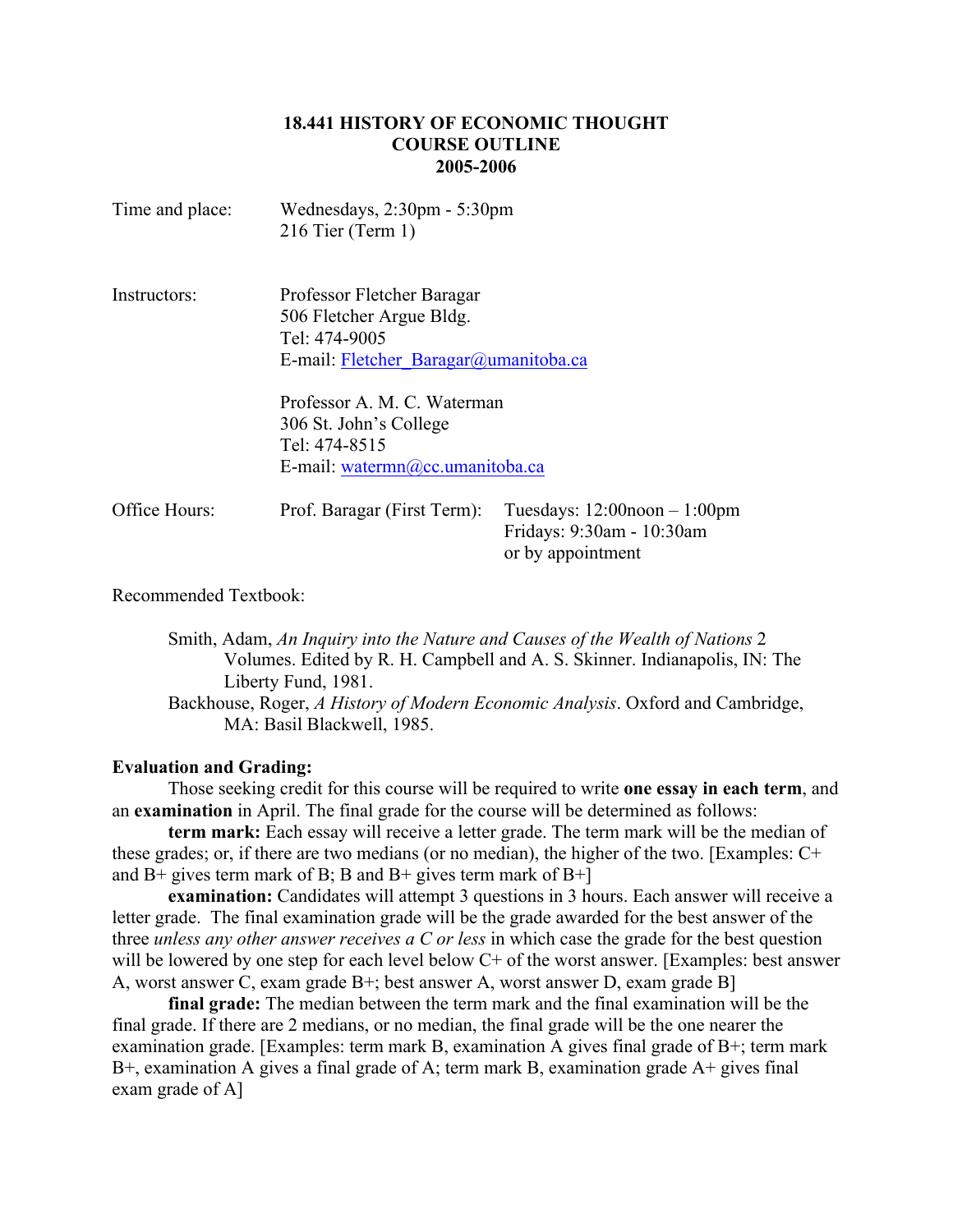# **Instruction and Examination:**

Professor Baragar will instruct and evaluate essays in Term 1. Professor Waterman will instruct and evaluate essays in Term 2. The final examination will be jointly set and marked. A detailed outline for Term 2 will be issued in January 2003.

Students should familiarize themselves with the University's policy of plagiarism and cheating, located on pp 27-28 of the *2005*-*2006 Undergraduate Calendar*.

### **General Outline:**

This course is divided chronologically into the "Classical" and "Modern" periods. **'Classical' political economy** is adumbrated in the work of Quesnay, Turgot, Adam Smith and their contemporaries and immediate predecessors in the  $18<sup>th</sup>$  century; and is canonized in the work of Malthus, Ricardo, J.S. Mill, Marx and their contemporaries in the 19<sup>th</sup> century. Most of the work in the first term will be concerned with these authors. **'Modern' political economy**, increasingly known as 'economics', began roughly in the 1870's with the so-called 'Marginal Revolution'. It was codified by Marshall, challenged by Keynes, popularised and greatly extended by Samuelson and in the last half-century has exploded in a bewildering array of highly specialized and highly technical sub-disciplines, each with its own association, journal and pecking order. ('History of Economic Thought' itself is one such sub-discipline.) It is obviously impossible in second term to study the history as a chronological sequence of 'canonical' authors. Instead the approach will be to consider the development in turn of a number of important theoretical topics such as general equilibrium, welfare, macroeconomics, institutional economics and growth. Where necessary, the starting point will be taken back to the 18<sup>th</sup> century, and in most cases the story will continue until the 1980s.

In each term the reading, discussion and assignments will have as an important theme one of the central questions in the historiography of economics: *How far is it correct to say that the economics we do today is intellectually continuous with, and represents a necessary development of the political economy of the Classics?*

# **Seminars and Readings: First Term**

# September 13 **1. Introduction**

September 20 **2. Ancient and Medieval Economic Thought**

-Plato, *The Republic*. Bk.II, Pp.367-75.

-Aristotle, *The Politics*, Bk.I and *The Nicomachean Ethics*, Bk.V. Reprinted in Arthur Eli Monroe, ed., *Early Economic Thought: Selections From Economic Literature Prior to Adam Smith*. Cambridge: Harvard University Press, 1945. Pp.1-29.

-Aquinas, St. Thomas, *Summa Theologica*, Questions LXXVII and LXXVIII. Reprinted in Arthur Eli Monroe, ed. *Early Economic Thought: Selections From Economic Literature Prior to Adam Smith*. Cambridge: Harvard University Press, 1945. Pp.53-77.

September 27 **3. Mercantilism**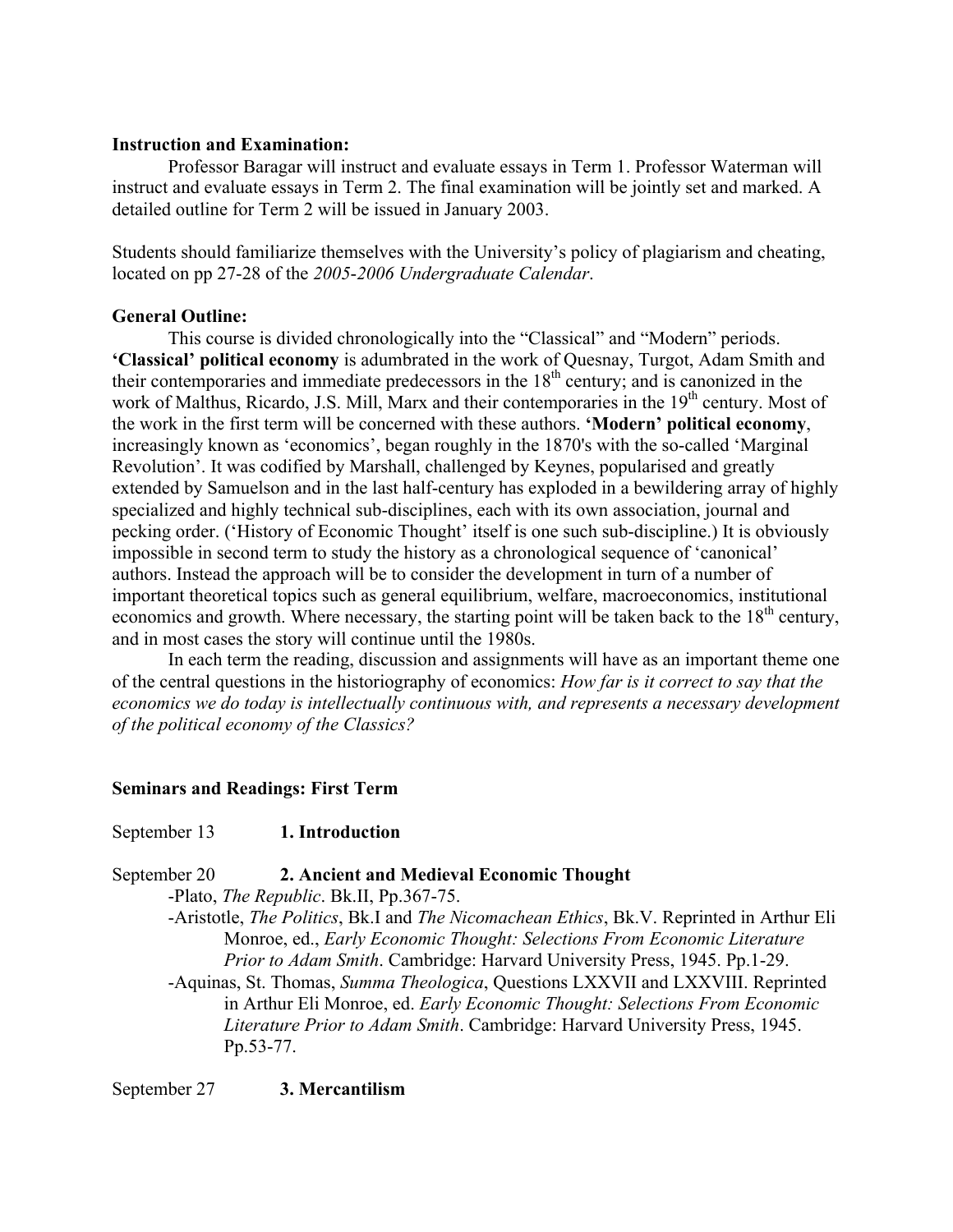- -Mun, Thomas, *England's Treasure by Forraign Trade.* Ch. 2,3,4,and 10. Reprinted in Arthur Eli Monroe, ed., *Early Economic Thought: Selections From Economic Literature Prior to Adam Smith*. Cambridge: Harvard University Press, 1945. Pp. 171-87.
- -Bodin, Jean, *Reply to the Paradoxes of Malestroit Concerning the Dearness of all Things and the Means of Remedying It*. Excerpts reprinted in K. William Kapp and Lore L. Kapp, eds, *History of Economic Thought: A Book of Readings*. 2<sup>nd</sup> ed. New York: Barnes and Noble, 1963. Pp.34-47.
- von Hornick, Phillip W., *Austria Over All if Only She Will.* Excerpts reprinted in K. William Kapp and Lore L. Kapp, eds. *History of Economic Thought: A Book of Readings*. 2nd ed. New York: Barnes and Noble, 1963. Pp.47-62.

#### October 5 **4. Harbingers of Adam Smith**

- -Mandeville, Bernard, "The Grumbling Hive: or, Knaves Turned Honest," in *The Fable of the Bees.*
- Hume, David, "Of Commerce," "Of Money," "Of Interest," "Of the Jealousy of Trade," in Eugene Rotwein, ed. *David Hume: Writings on Economics*. Madison: University of Wisconsin Press, 1970. Pp. 3-18, 33-59, 78-82.
- -Quesnay, François, Tableau Économique. Excerpt Reprinted in Arthur Eli Monroe, ed., *Early Economic Thought: Selections from Economic Literature Prior to Adam Smith.* Cambridge: Harvard University Press, 1945. Pp. 341-8.

#### October 12 **5. Adam Smith I: Value Theory**

-Smith, Adam, *An Inquiry into the Nature and Causes of the Wealth of Nations.* Book I, Chapters  $1 - 6$ .

#### October 19 **6. Adam Smith II: Growth and Income Distribution**

-Smith, Adam, *The Wealth of Nations.* Book I, Chapters 8,9,10, and 11, Part 1. Book II, Introduction, Ch,1,3,4, and 5.

# October 26 **7. Adam Smith III: Political Economy and Ideology**

-Smith, Adam, *The Wealth of Nations.* Book III, Ch.1, 3 , Part 1, pp. 496-503 and Part II. Book IV, Introduction, Ch.1, 8 and 9. Book V, Ch.1, Part III, Article 2d, pp.301- 9.

#### November 2 **8. Malthus and Ricardo I: Population and Scarcity**

- Malthus, Thomas Robert, *Population: The First Essay*. London: Macmillan, and New York: St. Martin's Press, 1966. Ch. 1-5, 9,10,16, and 17.

# November 9 **9. Malthus and Ricardo II: The Theory of Value and Distribution**

-Ricardo, David, *On the Principles of Political Economy and Taxation*. Ed. By Piero Sraffa with the collaboration of M. H. Dobb. Vol.I of the Works and Correspondence of David Ricardo. Cambridge: Cambridge University Press, 1951. Ch. 1,2,4,5,6 and 20.

November 16 **10. Malthus and Ricardo III: Accumulation and Gluts**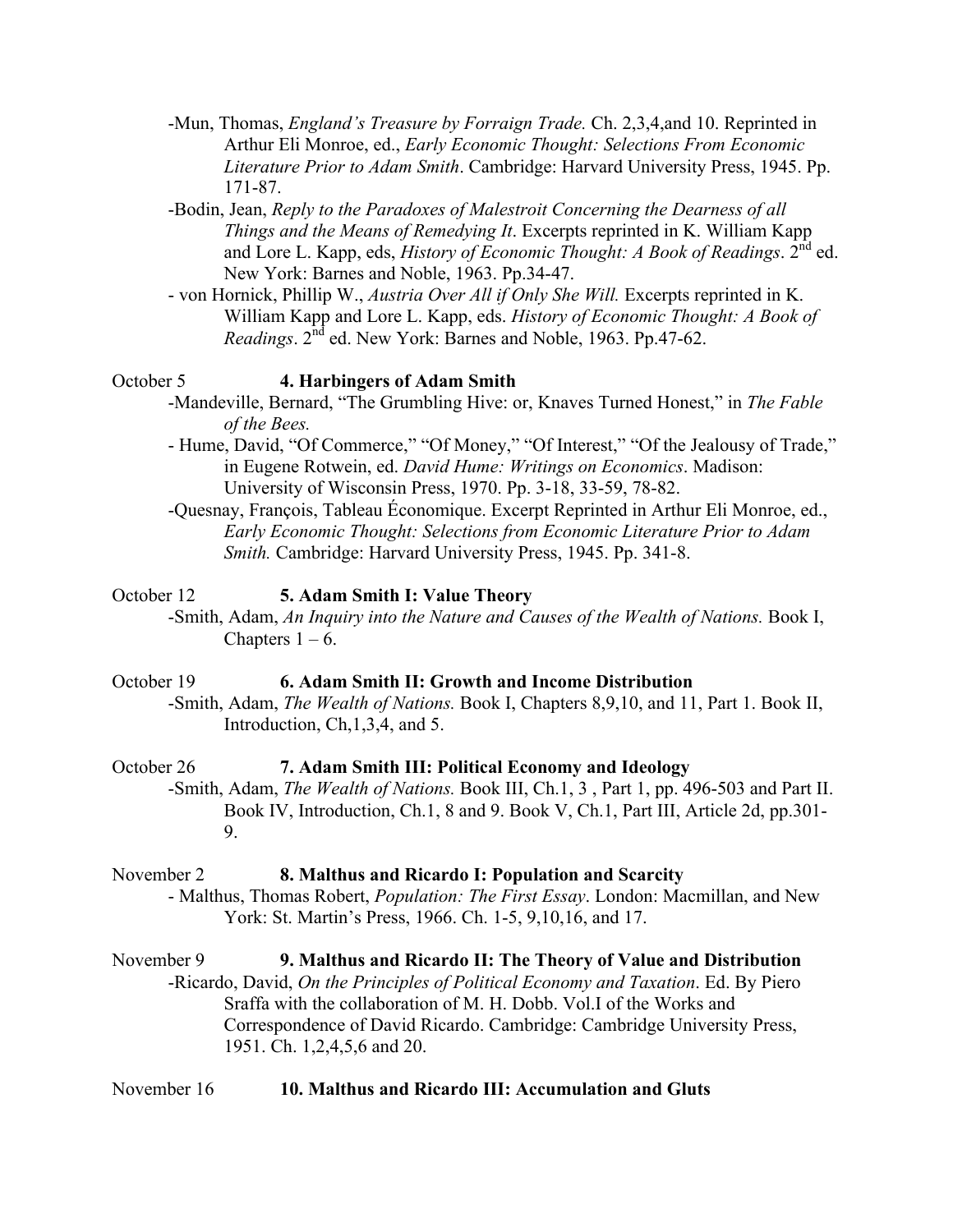-Ricardo, David, *On the Principles of Political Economy and Taxation*. Ch. 21, 30, 31. -Ricardo, David. Correspondence: Selected Letters.

# November 23 **11. Karl Marx I: Value Theory**

-Marx, Karl, *Capital: A Critique of Political Economy*. Vol.I. Moscow: Progress Publishers, 1954. Ch. 1, sec.1 and 2, sec.3, pp.54-9, sec.4. Ch.2, 4, 6 and 7.

## November 30 **12. Karl Marx: Accumulation, Growth and Crises**

-Marx, Karl, *Capital*. Vol.I, Ch. 25, sec.1-4. Ch.26 and 32. -Marx, Karl, *Capital*. Vol.III. Ch.13 and 48.

December 7 **13. Review and Summary**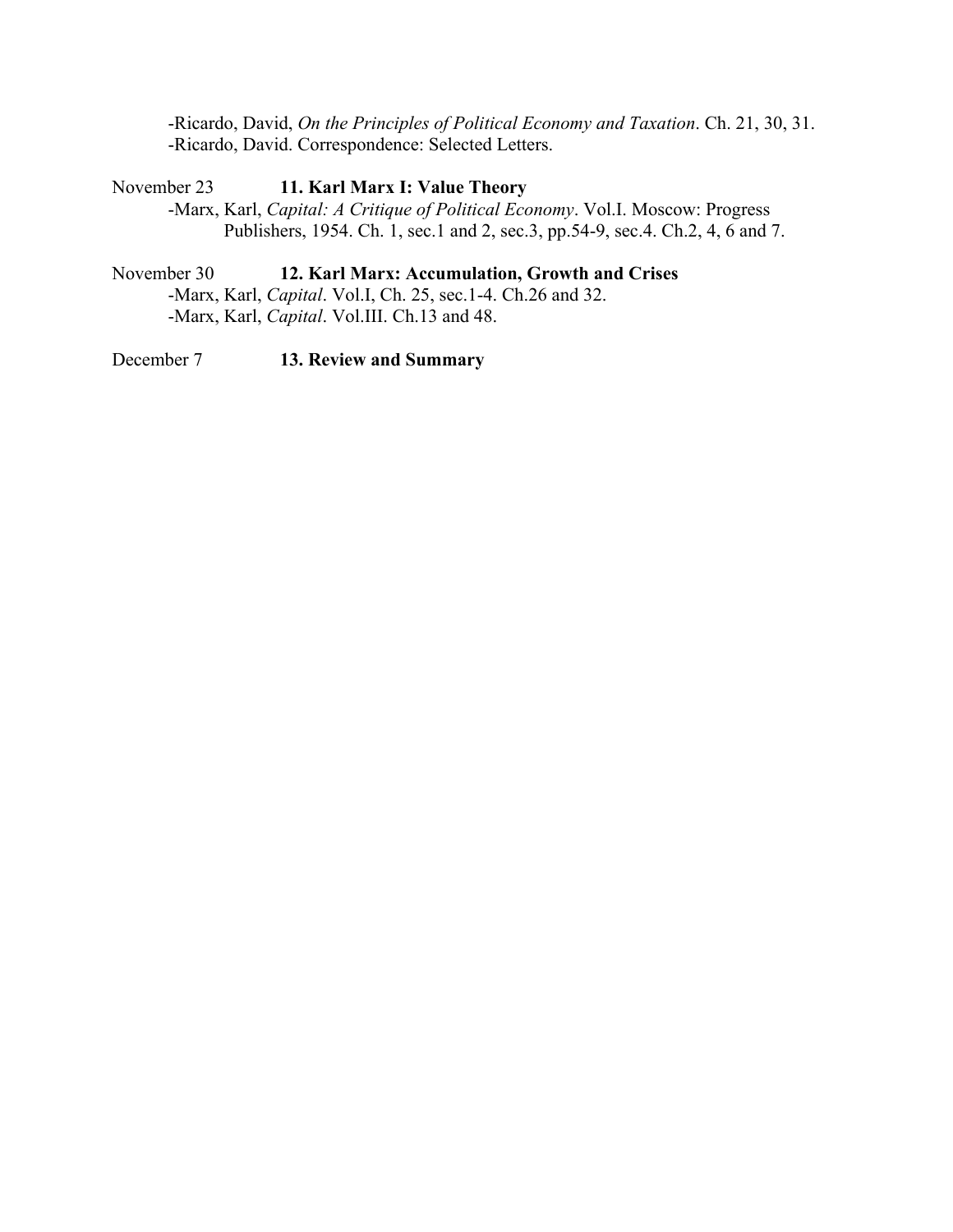#### **Essay Topics: First Term**

- 1. Cantillon, Turgot and Condillac on Value -Cantillon, *Essai* Part I, Ch.I,X,XI,XIV; Part II, Ch,I and II. -Turgot, *Reflections*, paras. 30-50. -Condillac, *Le Commerce et le Gourvernement*, Prem. Part., Ch.I, II, and III.
- 2. Barbon, Massie, Hume and Turgot on Interest -Barbon, *Discourse on Trade,* pp. 16-21. -Massie, *The Natural Rate of Interest.* -Hume, "Of Money," "Of Interest." -Turgot, *Reflections,* paras. 70-90.
- 3. Petty, Cantillon, Quesnay and Turgot on the Surplus -Petty, *Economic Writings*, passages identified in the notes on p.lxxiii-iv. -Cantillon, *Essai*, Part I, Ch. I, II and XII; -Quesnay, *Tableau Économique*, 3rd.ed. -Turgot, *Reflections*, paras,1-20, 99-100.
- 4. Smith, Cantillon, Paley, and Malthus on Population -Smith, *Wealth of Nations*, Bk.I Ch.VIII. -Cantillon, Essai, Part I, Ch. XV. -Paley, *Moral and Political Philosophy,* Part VI, Ch.XI. -Malthus, *Essay* (1798), Ch. 1-VIII.

5. Mandeville, Hume and Smith on Spontaneous Order -Mandeville, *Fable of the Bees*, remarks G, P. -Hume, "Of the Origin of Government," "Of the Rise and Progress of the Arts and Sciences." -Smith, *The Theory of Moral Sentiments*, Part IV, Ch.1. -Smith, *The Wealth of Nations,* Bk.IV, Ch.II. -Stewart, *Life and Writings of Adam Smith,* sec.IV and note I.

6. Oresme, Galiani, Cantillon, Hume and Smith on Money -Oresme, *Traictie de la Premiere Invention des Monnoies,* in Monroe, ed., *Early Economic Thought*, Ch.IV. - Galiani, Della Moneta, in Monroe, ed. *Early Economic Thought*, Ch.XII -Cantillon, *Essai,* in Monroe, ed. *Early Economic Thought*, Ch.XI.. -Hume, "On Money". In E. Rotwin ed. *David Hume Writings on Economics*. Pp.33-46. -Smith, *Wealth of Nations,* Bk.I, Ch.IV.

7. Smith, Ricardo, Wakefield, J.S. Mill and Marx on Colonies -Smith, *Wealth of Nations,* Bk.IV, Ch VII. -Ricardo, *Principles of Political Economy,* Ch.25.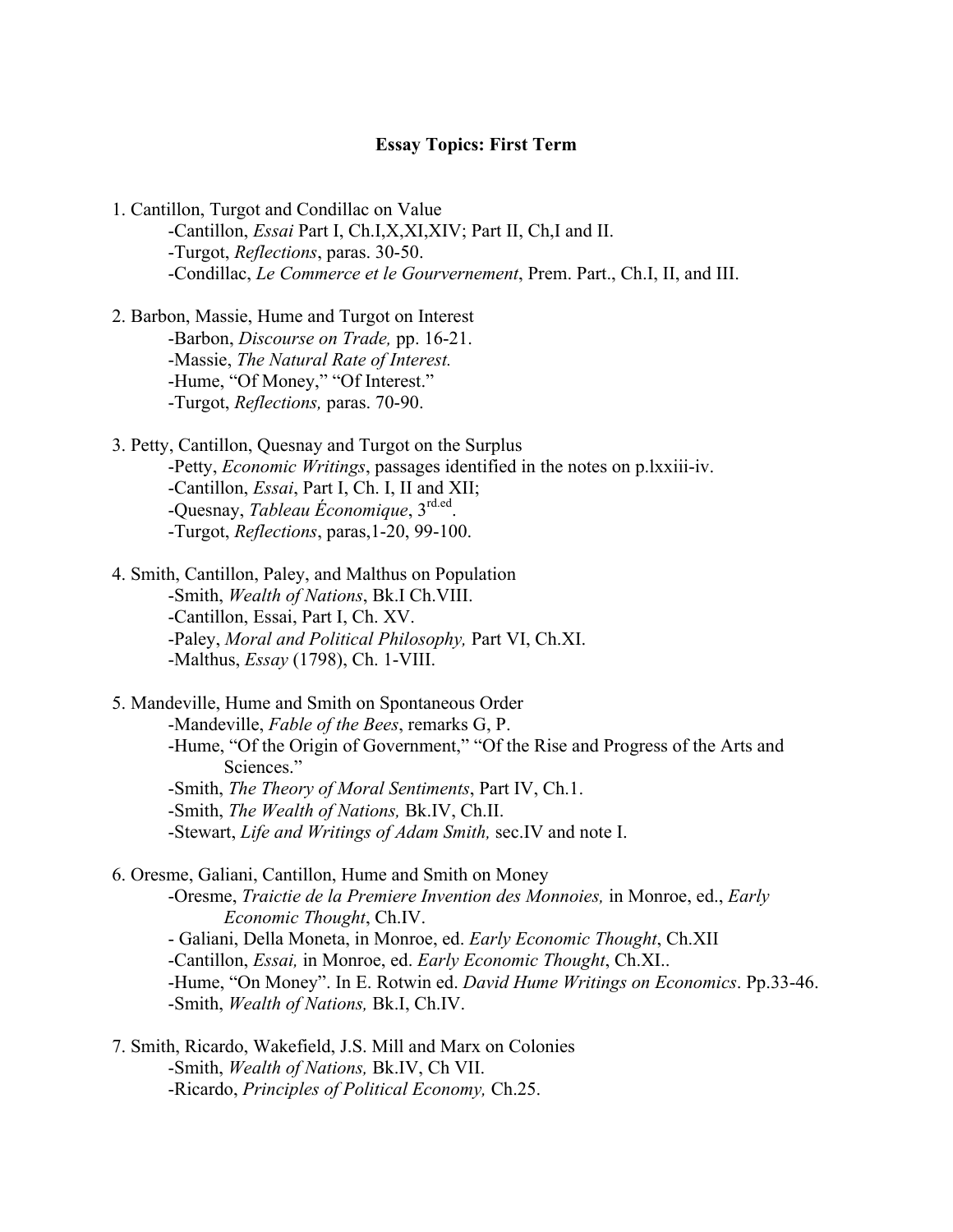-Wakefield, "A Letter From Sydney," -Mill, *Principles of Political Economy,* Book V, Ch.XI, par.14. -Marx, *Capital*, Vol.I, Ch.33.

8. Political Economy and the Critique of Capitalism

-Sismondi, "New Principles of Political Economy," in Kapp and Kapp, eds. *History of Economic Thought: A Book of Readings,* No.22.

-Hodgskin, Thomas, *Labour Defended Against the Claims of Capital*. New York:

Augustus M. Kelly, 1963.

-Rodbertus, "Overproduction and Crises," in Kapp and Kapp, eds, *History of Economic Thought: A Book of Readings.* No.23.

9. Hume, Ricardo and Mill on Trade

-Hume, David, "Of the Balance of Trade." In E. Rotwien, ed. *David Hume Writings on Economics*. Pp. 60-77. -Ricardo, David, *Principles of Political Economy,* Ch.7.

-Mill, J.S., *Principles of Political Economy,* Ch.XVII-XX.

### 10. Smith and Ricardo on Taxation

-Smith, *Wealth of Nations,* Bk.IV, Ch.2. -Ricardo, *Principles of Political Economy*, Ch.VIII-XVIII.

11. The Ricardian Socialists: Are they Ricardian? Are they Socialist?

-Gray, John, *A Lecture on Human Happiness*.

-Bray, John, *Labour's Wrongs and Labour's Remedy.* Preface, Introduction, Ch.1-6. -Thompson, William, *Labour Rewarded*. Pp. 1-41. 51-59, 75-88.

# 12. On Slavery

-Steuart, J., *An Inquiry into the Principle of Political Economy*, Vol.I, Ch.7. -Smith, *Wealth of Nations*, Bk.I, Ch.8, p.98-99. Book III,Ch.2., Bk IV, Ch.9, pp. 683-4. -Tucker, George, *Political Economy for the People*. 1859. Ch.8. -Mill, J.S., *Principles of Political Economy*, Book II, ChV. -Marx, *Pre-Capitalist Economic Formations*. (or, alternatively, in the *Grundrisse*. Translated by Martin Nicolaus. New York: Vintage, 1973. Pp. 471-514.)

13. Historicism and the Methodological Critique of Classical Economics

-Comte, "The System of Positive Philosophy," in Kapp and Kapp, eds., *History of Economic Thought: A Book of Readings*. No.18.

-Jones, "The Distribution of Wealth," in Kapp and Kapp, eds. No.19.

-von Schmoller, "Political Economy and its Methods," in Kapp and Kapp, eds. No.20.

-Toynbee, "Ricardo and the Old Political Economy," in A. Toynbee, *Toynbee's Industrial Revolution*. New York: A.M. Kelly, 1969. Pp.1-26.

### **Rules for Submitting Essays: First Term**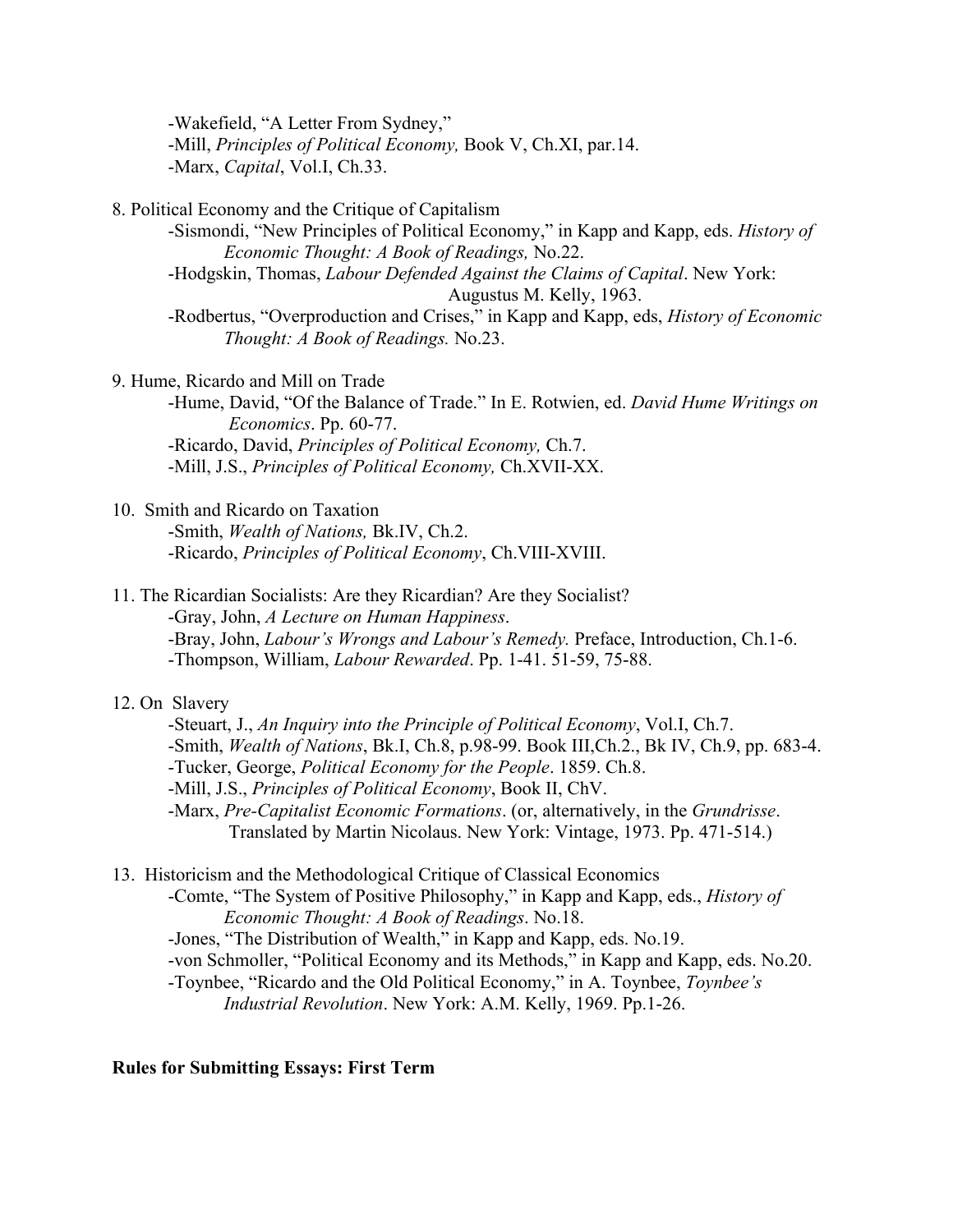1. Topic should be chosen, in consultation with the instructor, by September 28, 2005.

2. A first draft of the essay should be delivered to the instructor by November 2, 2005. As soon as possible thereafter, the instructor will discuss the draft with the author, and may offer suggestions for revision. If a draft is not delivered by Nov.2, there will be no opportunity to submit a second draft.

3. All essays, whether revised or not, must be delivered by December 7, 2005.

4. Essays should be typed. The body of the text, excluding notes and references, **must not exceed 4000 words.** Longer essays will be returned, ungraded, for abbreviation.

5. Essays must be carefully checked to eliminate all spelling, grammatical and typographical errors. All quotations must be clearly identified, and all statements based on a secondary source must be vouched for by reference to that source. An essay that does not meet these requirements will be returned, ungraded, for re-writing.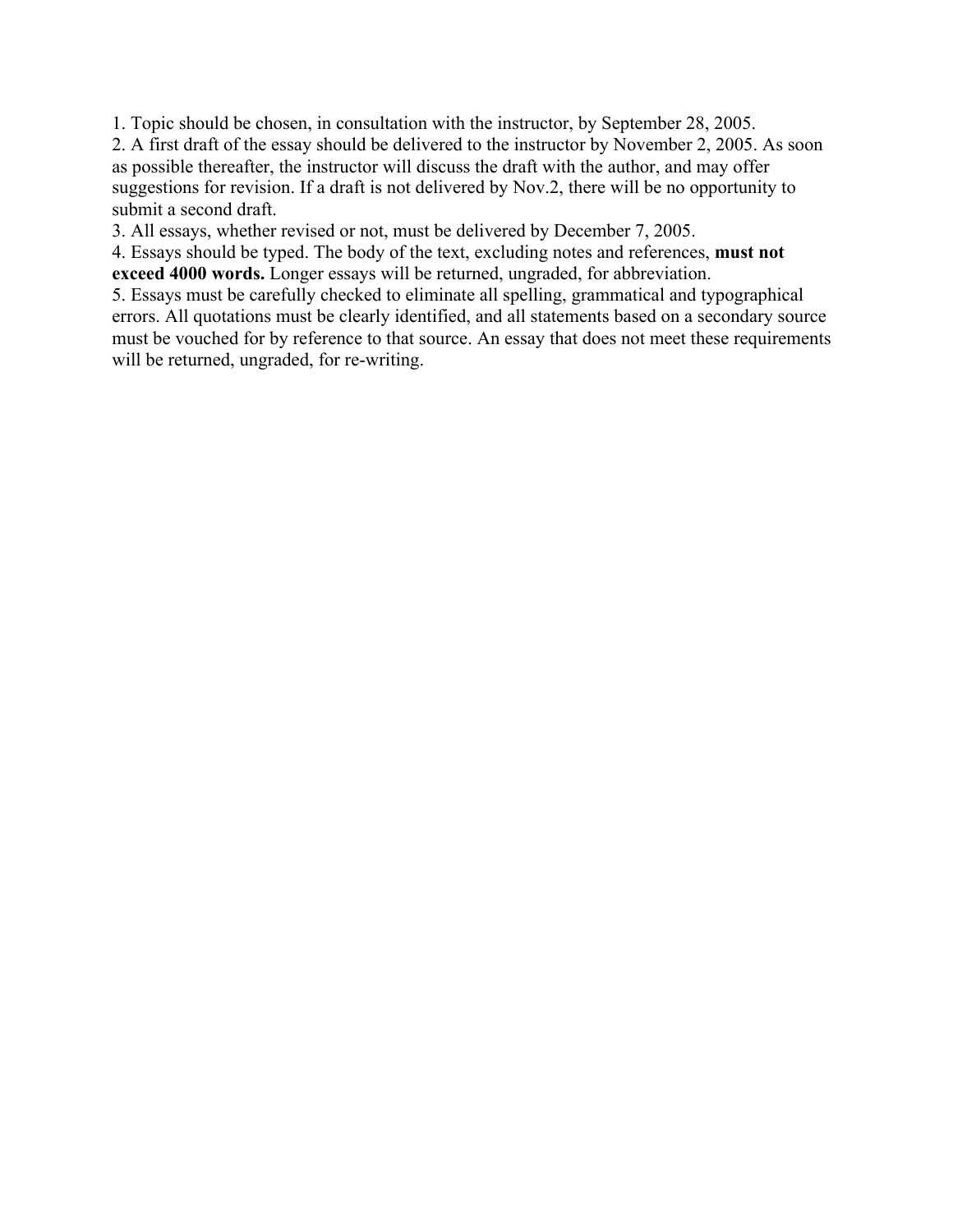#### **18.441 HISTORY OF ECONOMIC THOUGHT 2004-20045**

#### *Notes on Books*

#### **1. TEXTBOOKS AND OTHER BOOK-LENGTH SECONDARY MATERIAL**

 $[p = \text{available in paperback; } t = \text{written as a university textbook; } r = \text{work of reference}]$ 

- BACKHOUSE, ROGER. *A History of Modern Economic Analysis.* Oxford, Blackwell, 1985. [t, p] The most lucid and comprehensive account of *recent* developments in economic theory. Almost half the book is devoted to the period since 1939; only 64 pages to all of economics before 1870. Excellent and comprehensive bibliography.
- BACKHOUSE, ROGER. *Economists and the Economy*, 2nd ed. New Brunswick NJ: Transaction Publishers, 1994. (Favourably reviewed in *RSE* LIV, Spring 1996). An 'attempt to integrate the discussion of economic history into economic theory'. Compare with ROGIN below.
- BLACK, R. D. C., COATS, A. W. And GOODWIN, C. D. W. (eds.) *The Marginal Revolution in Economics*, Durham: Duke U.P. 1973 [r]

BLAUG, MARK. *Economic Theory in Retrospect.* Fifth edition. Cambridge, C.U.P., 1996. [t, p] The best-known text, written with a discernibly neo-classical bias (cf. HUNT below). The author describes it as 'a study of the logical coherence and explanatory value of what has come to be known as orthodox economic theory'. As with BACKHOUSE, economic theory is treated as a self-contained intellectual activity, validly separated from its cultural matrix, capable of exhibiting 'progress', or 'growth of knowledge' according to philosophically defensible criteria. [t,

p]

- BRENNAN, H. G. and WATERMAN, A. M. C. (eds.) *Economics and Religion: Are They Distinct?* Boston, Dordrecht, London: Kluwer, 1994. [r]
- DEANE, Phyllis. *The Evolution of Economic Ideas*. Cambridge: Cambridge U.P., 1978. [r]
- DOBB, M. H. *Theories of Value and Distribution Since Adam Smith.* Cambridge, C.U.P., 1973. Scholarly and somewhat technical treatment by a well-known Marxian economist of the interwar generation. [r]
- EKELUND, ROBERT B. and HEBERT, ROBERT F. *History of Economic Thought and Method*. New York, McGraw-Hill, 1990 (3rd edition). [t] A popular and useful textbook; especially good on the non-Anglo-American economists.
- ELTIS, WALTER. *The Classical Theory of Economic Growth.* London, Macmillan, 1984. Fascinating and readable study of one of the most important themes in classical economics, with chapters on Quesnay, A. Smith, Malthus, Ricardo, and Marx. The most lucid account in English of Quesnay's *Tableau Economique.*
- FRY, MICHAEL (ed.) *Adam Smith's Legacy. His Place in the Development of Modern Economics.* London, Routledge 1992. [r] Essays on Smith by Nobel Prize-Winners: Samuelson, Klein, Allais, Stone, Modigliani, Buchanan, Tobin, Schultz, Leontief and Tinbergen; most of which are very self-referential and with little to say about Smith. Esays by Samuelson and Allais are valuable.
- GIDE, CHARLES and RIST, CHARLES. *A History of Economic Doctrines from the Time of the Physiocrats to the Present Day*. London, Harrap,1948 (2nd English edition). [r]. Translation of most famous French history of economic thought (Paris 1909), with more complete coverage of the Physiocrats than any other textbook.

GORDON, BARRY. *Economic Analysis before Adam Smith.* London, Macmillan, 1975. [r] Convenient reference, because shorter and simpler than SCHUMPETER, to economic thought in biblical and classical literature, and in the mediaeval canonists.

- HEILBRONER, ROBERT L*. The Wordly Philosophers*. New York, Schuster. [t, p] Not a serious book. Designed for entertaining bedtime reading: contains amusing anecdotes about some of the leading figures in History of Economic Thought
- HOLLANDER, SAMUEL. *Classical Economics*. Oxford, Blackwell, 1987. [t, p] Hollander (formerly) University of Toronto) is the leading authority on 'Classical' economics and has written standard treatises on Adam Smith, Ricardo and J. S. Mill, and has recently completed a similar work on Malthus, and is now working on Marx. This book is a summary of these large-scale works written for 'advanced undergraduates and graduate students'
- HECKSHER, E. F. *Mercantilism.* London: George Allen & Unwin, 1955 [r] The standard treatise on this topic.
- HUNT, E. K. *History of Economic Thought, A Critical Perspective.* New York, Harper Collins 1992, second edition. [t] The word 'critical' here means 'radical political economy'. Useful as a reminder that BLAUG's methodological approach to the History of Economic Thought is open to objection.

KING, J. E. (ed*.) Marxian Economics*, 3 vv., Aldershot: Elgar, 1990. [r]

- LANDRETH, HARRY and COLANDER, DAVID C. *History of Economic Thought*. 3rd edition. Boston, Haughton Mifflin, 1994. [t] A fairly useful undergraduate textbook which covers a wider field than BLAUG but at a lower intellectual level.
- MAIR, D. and MILLER, Anne G. (eds.) *A Modern Guide to Economic Thought*, Aldershot: Elgar, 1991. [r]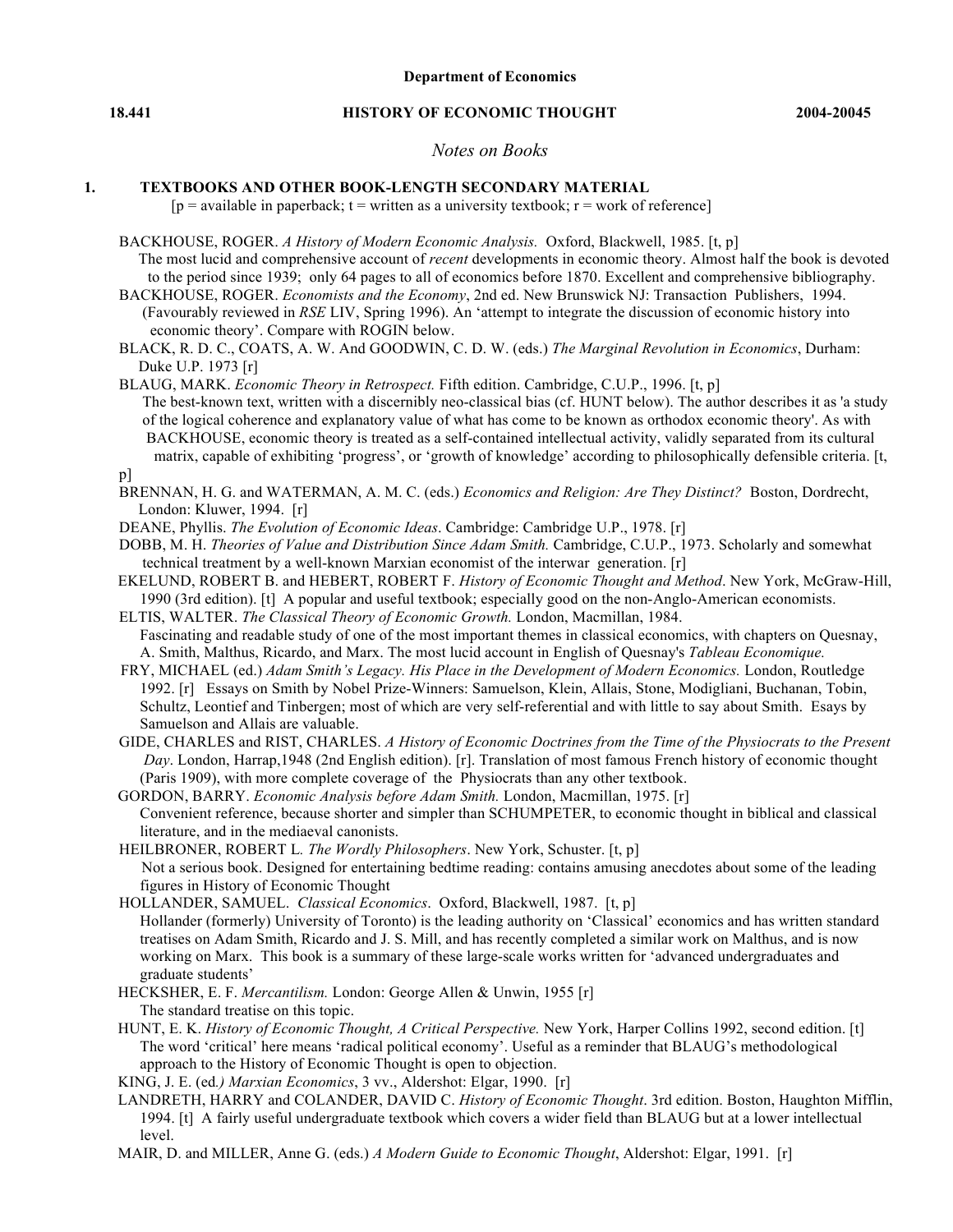MEEK, R. L. *Studies in the Labour Theory of Value.* New York: Monthly Review Press, 1973. Useful for Marx's economic ideas. [r]

- MULLINEUX, A. W*. The Business Cycle After Keynes, A Contemporary Analysis*, Totowa NJ: Barnes & Noble, 1985 [t, p] *NEW PALGRAVE DICTIONARY OF ECONOMICS,* 4 vv. [r] This 4-volume 'dictionary' (really an encyclopædia) of
- economics is **an indispensable reference tool for all economists**. 'State-of-the art' scholarship on all major authors and topics covered in this course.
- JOHNSON, E. A. J. *Predecessors of Adam Smith: the Growth of British Economic Thought*. New York, Prentice Hall, 1937. [r] Excellent treatment of Hales, Malynes, Misselden, Mun, Petty, Grew, King, Hume, Postlethwayt and Steuart. Little or no mention of such important figures as Locke, Mandeville, Berkeley, Paley and Josiah Tucker.

ROGIN, Leo. *The Meaning and Validity of Economic Theory.* New York, Harper, 1956. Based upon the assumption that 'the objective meaning of the economic theories which have challenged the attention of society is to be discovered in the uses to which they are put'. Illuminating chapters on Smith, Ricardo and Malthus.

- ROLL, ERIC. *A History of Economic Thought.* Third edition. London, Faber, 1973. [t, p] A widely-used textbook. Its pre-war, 'literary' flavour, contrasting with the sharply-focussed treatment of BACKHOUSE and BLAUG, suggests that economics belongs not only to the 'sciences' but also to the 'humanities'.
- ROUTH, GUY. *The Origin of Economic Ideas.* London, Macmillan, 1975. [p] An entertaining but eccentric book. Economics was invented in 1676 by Petty; it was 'arrived at not empirically but by imagination'; had someone else invented it the 'paradigm' would have been different; yet despite the valiant attempts of a long succession of heretics from Sismondi to Galbraith, it has 'not changed since the seventeenth century'.
- SCHABAS, Margaret. *A World Ruled by Number: William Stanley Jevons and the Rise of Mathematical Economics*, Princeton: Princeton U.P., 1990. [r]
- SCHUMPETER, J. A. *History of Economic Analysis.* London, Allen and Unwin, 1954. [r, p]

**The authoritative study of 'economic analysis' down to the late 1930s** by a world-famous economist: the only 'classic' work on History of Economic Thought yet written, and one every professional economist should have in his personal library and read carefully. Like every work of genius it is idiosyncratic and fallible. 'Economic analysis' is the 'analytic or scientific aspects of economic thought', and this is detachable from 'the philosophical opinions that economists happened to have'. Hence the latter are irrelevant. Nevertheless Schumpeter devoted a large part of his 1,260 pages to 'philosophical opinions' and their cultural and political matrix, and this is one of the things that makes his a great book. [r]

STIGLER, George. *Essays in the History of Economics*. Chicago: U. of Chicago P., 1965.

VINER, J. *Studies in the Theory of International Trade.* London, 1937. [r]

An important supplement and corrective to SCHUMPETER on mercantilism, and on 17th and 18th century theories of money and the balance of payments.

VINER, J. *Religious Thought and Economic Society.* Four chapters of an unfinished work (Edited by MELITZ, J. and WINCH, D. N.) Durham, NC, Duke University Press, 1978.

Viner spent the last fifteen years of his life working on the relation between theology and political economy. This work, edited from his manuscripts by two former pupils, ranges from Old Testament times to Adam Smith. Classical economics is shown to have been largely shaped by 17th and 18th century theology.

In addition to the above, the attention of students is drawn to the Elgar series *Schools of Thought in Economics*, collections of readings characteristic, or illustrative of each 'school'. The following are already available in St. John's College Library:

- 1. The Keynesian Heritage, 2 vv.
- 3. Neo-Classical Economics, 2 vv.
- 5. Institutional Economics, 3 vv.
- 6. Behavioural Economics, 2 vv.
- 8. Radical Political Economy, 2 vv.
- 9. Marxian Economics, 3 vv. (listed as KING, above)
- 10. Austrian Economics, 3 vv (see also CALDWELL, B.J. ed. *Carl Menger and his Legacy*, Durham: Duke U.P., 1990
- 11. Monetarism, 2 vv.

all of which are to be found in the range HB74 to HB 99.5.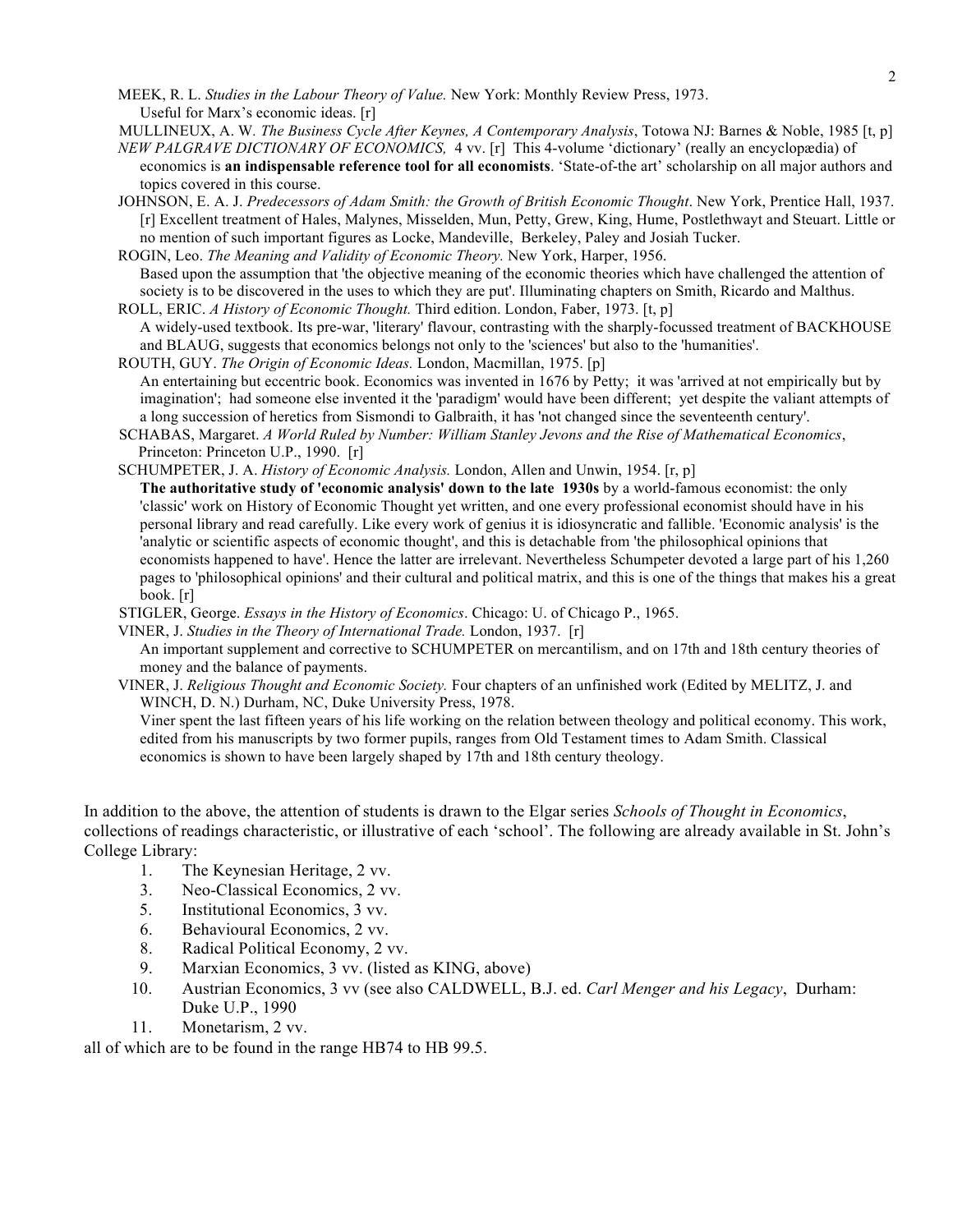#### **2. CLASSIC AND/OR 'CLASSICAL' TEXTS**

No textbook or interpretative essay, however sensitive and skilful, can capture more than a small part of an author's ideas. If the purpose of studying 'History of Thought' is simply to acquaint oneself with the origin and development of concepts and systems now in use, this does not matter very much. But if the object, at least in part, is to enter imaginatively into the thought-world of earlier authors so as to *understand what they meant* and why they went about formulating their ideas in the way they did, then it matters a great deal. In this case there is no substitute for reading the classic texts themselves. For only by doing so can one learn the *art* of *doing* 'History of Thought' - of actually becoming an historian oneself.

If only because Economics is still part of the Faculty of Arts, it has been assumed that the second object (to *understand*  the classic authors) is part of the business of this course; and hence that 'History of Economic Thought' means not only a *body of knowledge* about what dead economists are said to have discovered, but also a *method of thinking* applicable to any text one may happen to have in hand. A 'classic text' in this context means a substantial work by an earlier author generally acknowledged to have made an important contribution to the discipline. (A 'classic**al**' text is a work by one of the small group of eighteenth and nineteenth-century authors now regarded as 'canonical' in our discipline: Adam Smith, Malthus, Ricardo, J. S. Mill and Marx.)

A list of such texts **required for essays in First Term**, available in the UM library system, is shown below.

| <b>ASGILL</b>    | John Asgill. Several Assertions Proved (1696).                                                                   | Dafoe: 330.4 R29 A81      |  |  |
|------------------|------------------------------------------------------------------------------------------------------------------|---------------------------|--|--|
| <b>BARBON</b>    | Nicholas Barbon on A Discourse of Trade (1690).                                                                  | Dafoe: 330.4 R29 B23      |  |  |
| <b>BERKELEY</b>  | George Berkeley. The Querist (1735-37).                                                                          | Dafoe: 330.4 R29 B45      |  |  |
| <b>CANTILLON</b> | Richard Cantillon. Essai sur la Nature du Commmerce en Général (1755) ed. and transl. H. Higgs.                  |                           |  |  |
|                  | Bilingual, French/English.                                                                                       | Dafoe: HB153.C3 1964      |  |  |
| CONDILLAC        | E. B. de Condillac. Le Commerce et le Gouvernment Considérés Rélativement l'Un a l'Autre (1776).                 |                           |  |  |
|                  | French only.                                                                                                     | Dafoe: HB153.C74 1968     |  |  |
|                  | Commerce and Government Considered in their Mutual Relationship, Transl by Shelagh Eltis                         |                           |  |  |
|                  | (Personal copy of A. M. C. W. – may be borrowed)                                                                 |                           |  |  |
| <b>HUME</b>      | David Hume. Essays Moral, Political and Literary (1741-76).                                                      | SJC: B1475 1985b          |  |  |
| <b>LOCKE</b>     | Locke on Money (1668-96) ed. P.H.Kelly. 2 vv.                                                                    | Dafoe: HG937.L735 1991    |  |  |
|                  | MALTHUS [T. R. Malthus] First Essay on Population (1798)                                                         | SJC HB861.E7 1966         |  |  |
|                  | The Works of T. R. Malthus (1798-1836) ed. E. A. Wrigley and D. Souden. 8 vv.                                    |                           |  |  |
|                  |                                                                                                                  | SJC: HB861.A2 1986        |  |  |
|                  | Essay on Population (1803-26) ed. P. James, variora. 2 vv.                                                       | SJC: HB861.E7 1989        |  |  |
|                  |                                                                                                                  |                           |  |  |
|                  | Principles of Political Economy (1820, 1836) ed. J. Pullen, variora. 2 vv.                                       |                           |  |  |
|                  |                                                                                                                  | Dafoe: HB161.M25 1989     |  |  |
| <b>MARX</b>      | K. Marx. Capital vol I (1867), vol II (1885), vol III (1894) Moscow edn 1954-59                                  |                           |  |  |
|                  |                                                                                                                  | SJC: HB501 M37 1957       |  |  |
| <b>MILL</b>      | J. S. Mill. Principles of Political Economy (1848) ed. W. J. Ashley 1909                                         |                           |  |  |
|                  |                                                                                                                  | SJC: HB161.M6 1909        |  |  |
| <b>MUN</b>       | Thomas Mun. England's Treasure by Forraign Trade (1664).                                                         | Dafoe: HF 3505.4 .M9 1968 |  |  |
| <b>PALEY</b>     | William Paley. The Principles of Moral and Political Philosophy (1785). (Rare book, in SJC: see                  |                           |  |  |
|                  | A. M. C. W.)                                                                                                     |                           |  |  |
| <b>PETTY</b>     | The Economic Writings of Sir William Petty (1662-91) ed. C. Hull.                                                | SJC: HB151.P513, 1986     |  |  |
| <b>QUESNAY</b>   | Quesnay's Tableau Economique (1758-64) ed. and transl. M. Kusczynski and R. L.Meek.                              |                           |  |  |
|                  | Bi-lingual French/English.                                                                                       | Dafoe: HB153.Q55713 11973 |  |  |
|                  | The Works and Correspondence of David Ricardo (1809-23) ed. P. Sraffa. 11 vv. I, Principles of<br><b>RICARDO</b> |                           |  |  |
|                  | Political Economy and Taxation (1817); VI-IX, Correspondence (1810-23)                                           |                           |  |  |
|                  |                                                                                                                  | Dafoe: HB161.R4812        |  |  |
| <b>SMITH</b>     | Adam Smith, Theory of Moral Sentiments (1759), Glasgow edition 1976                                              |                           |  |  |
|                  |                                                                                                                  | Dafoe BJ1005.S6 197       |  |  |
|                  | Adam Smith. An Inquiry into the Nature and Causes of the Wealth of Nations (1776). Glasgow edition               |                           |  |  |
|                  | 1976. 2 vv.                                                                                                      | Dafoe: HB161.S6 1976      |  |  |
| <b>STEUART</b>   | The Works of Sir James Steuart ed. J. Steuart 1805. 6 vv. The first 4 vv contain An Inquiry Into the             |                           |  |  |
|                  | Principles of Political OEconomy (1767).                                                                         | Dafoe: HB151.S 68 1967    |  |  |
|                  |                                                                                                                  |                           |  |  |
| <b>STEWART</b>   | Dugald Stewart. Lectures on Political Economy (1800-1801) ed. W. Hamilton. 2 vv.                                 |                           |  |  |
|                  |                                                                                                                  | Dafoe: 330.2 S849:1,2     |  |  |
|                  | Account of the Life and Writings of Adam Smith, LL.D. (1793) [this work is always included in various            |                           |  |  |
|                  | edns of A. Smith's Essays on Philosophical Subjects]                                                             | Dafoe: AC7 S58            |  |  |